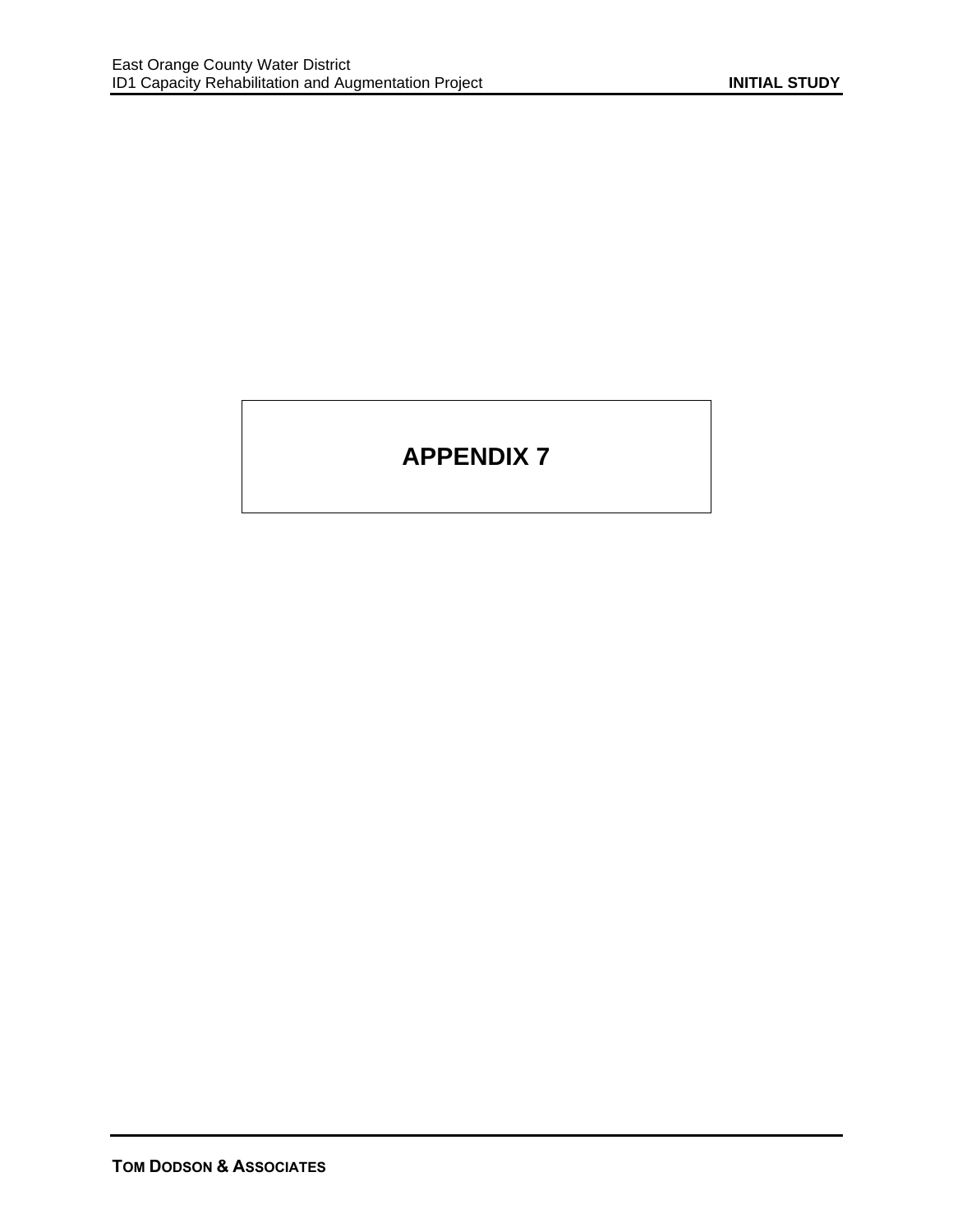

April 12, 2021

Ms. Kaitlyn Dodson-Hamilton Tom Dodson & Associates PO Box 2307 San Bernardino, CA 92406-2307

### **SUBJECT: EAST ORANGE COUNTY WATER DISTRICT ID1 CAPACITY REHABILITATION & AUGMENTATION PROJECT TRIP GENERATION EVALUATION**

urban.JU'OOdJ..com

Dear Ms. Kaitlyn Dodson-Hamilton:

Urban Crossroads, Inc. is pleased to submit this Trip Generation Evaluation (**TG Evaluation**) prepared for the East Orange County Water District ID1 Capacity Rehabilitation & Augmentation Project (**Project**), which is located in the City of Tustin.

#### **PROJECT DESCRIPTION**

East Orange County Water District (District or EOCWD) encompasses an area of approximately 10,000 acres and is a member of the Municipal Water District of Orange County, which is a member of the Metropolitan Water District, and is therefore entitled to receive Colorado River and Northern California imported water through the distribution facilities of the Metropolitan system. On May 11, 2016, the Orange County Local Agency Formation Commission (OCLAFCO) approved EOCWD's application for transfer of the Orange County Sanitation District's (OCSD's) Area 7 Local Sewer System. The actual transfer of the gravity sewer assets was performed on August 1, 2016.

The District's ID1 Capacity Rehabilitation and Augmentation Project is a result of the capacity analysis performed under EOCWD's Sewer Master Plan. The project involves rehabilitation of existing sewer alignments through installation of distinct sewer segments, as follows:

- Browning Avenue Sewer (Exhibit 1)
- Fallen Leaf Sewer (Exhibit 2)
- 6th Street Sewer (Exhibit 3)
- Crawford Canyon Sewer (Exhibit 4)
- Clarissa Lane Sewer (Exhibit 5)

#### **BROWNING AVENUE SEWER**

The Browning Avenue Sewer alignment includes 3 segments:

• Segment 1 – Segment 1 of the Browning Avenue Sewer Improvement includes trenchless installation of approximately 300 feet of 18-inch pipe in a casing under the I-5 Freeway to connect to segments at El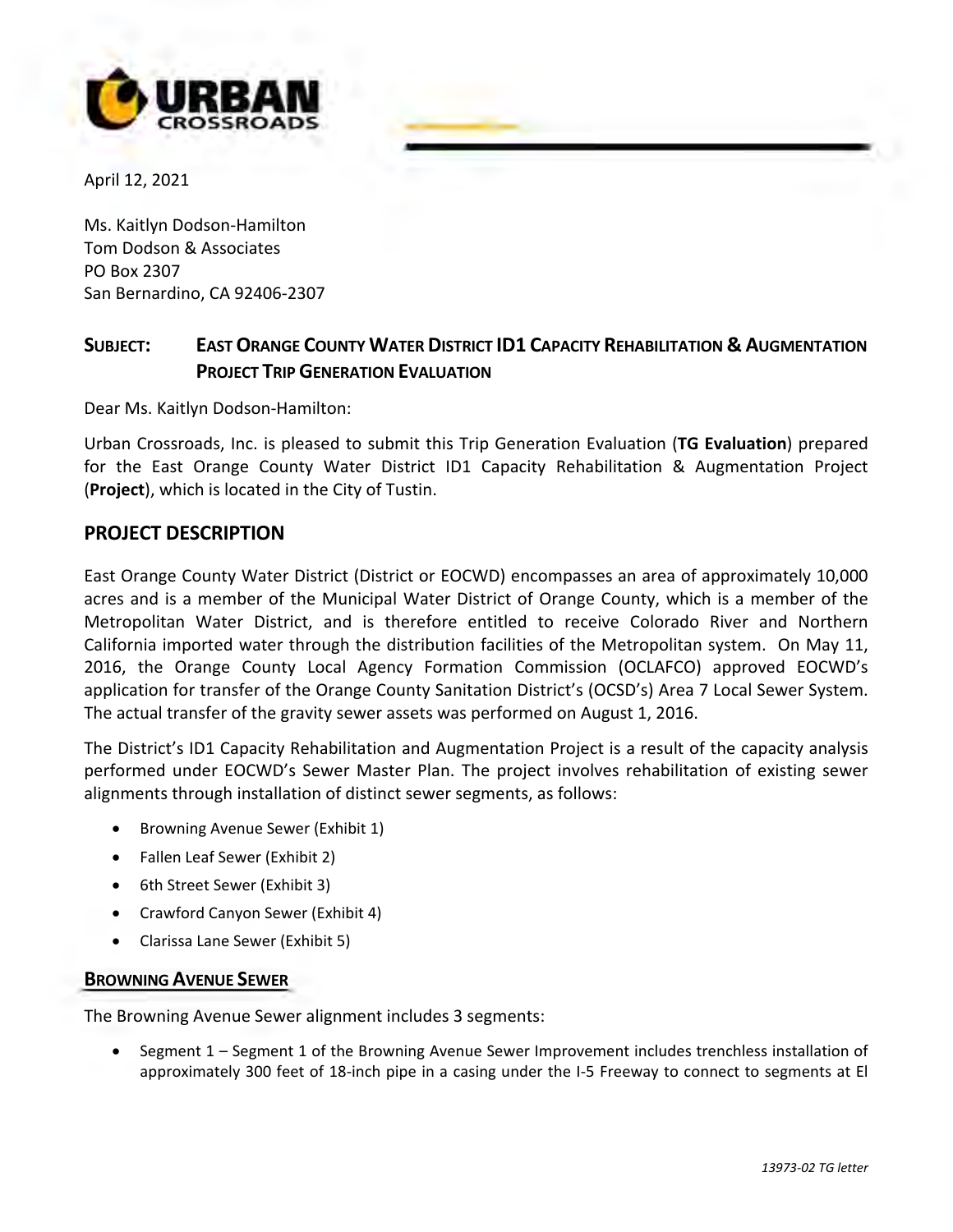Ms. Kaitlyn Dodson-Hamilton Tom Dodson & Associates April 12, 2021 Page 2 of 5

> Camino Real on the north and Nisson Road on the south. EOCWD requires that the existing sewer originally constructed in 1962 with 184 feet of 30-inch diameter steel casing jacked and bored and 18 feet of concrete encasement—be maintained as backup. The sewer was lengthened when the I-5 Freeway was widened. This segment will also require construction of new manholes and reconstruction of a portion of the sewer in El Camino Real, which is a heavily traveled street. 5 months of construction is anticipated beginning in April of 2022 to September of 2022.

- Segment 2 This segment will replace and upsize 2,475 feet of 12-inch sewer in Browning Road between Bryan Avenue and the I-5 Freeway and upsize approximately 1,500 feet of 10-inch sewer between Bryan Avenue and Bent Twig Lane. The recommended replacement sizes are 18- inches (replacing the 12-inch pipes) and 15-inches (replacing the 10-inch pipes). Replacement and upsizing of the existing pipes will be performed either via open trench excavation or trenchless methods. 6 months of construction is anticipated beginning in September of 2021 to February of 2022.
- Segment 3 This segment will replace and upsize 1,235 feet of 12-inch sewer in Browning Road between the I-5 Freeway and Mitchell Avenue. The recommended replacement size is 18-inches. Replacement and upsizing of the existing pipes will be performed either via open trench excavation or trenchless methods. 3 months of construction is anticipated beginning in September of 2021 to November of 2021.

#### **FALLEN LEAF SEWER**

There were 3 alternatives considered for the Fallen Leaf Sewer, however, the District has selected Alternative 1 as the preferred alternative. Alternative 1 would construct a new 20 to 24-inch sewer parallel to the existing crossing. Construction would entail jack and boring of a steel encasement and the carrier pipe would be installed inside the steel pipe. The annular space would be filled with grout. The parallel line would be bored adjacent to the existing line, and level of service to the affected homes will be improved. Permitting this new line may take longer due to crossing the Metro Rail lines but is the most cost-efficient alternative. Constructing a parallel line within the existing easement will entail negotiations with the affected homeowners to allow a temporary construction easement. Construction of the Fallen Leaf Sewer (Alternative 1) is anticipated to require 4 months of construction and is anticipated to begin in February of 2022 to May of 2022.

#### **6TH STREET SEWER**

This segment will convey the flows north of B Street by designing and constructing a new 10-inch sewer line in 6th Street that connects to the existing OCSD manhole located at the intersection of 6th and El Camino Real. This new line would relieve future capacity issues to the existing sewer line in B Street south of 6th Street. Construction of the new line is expected to be completed using open trench methods. The length of sewer that would be installed is approximately 775 feet. 4 months of construction is anticipated beginning in September of 2021 to December of 2021.

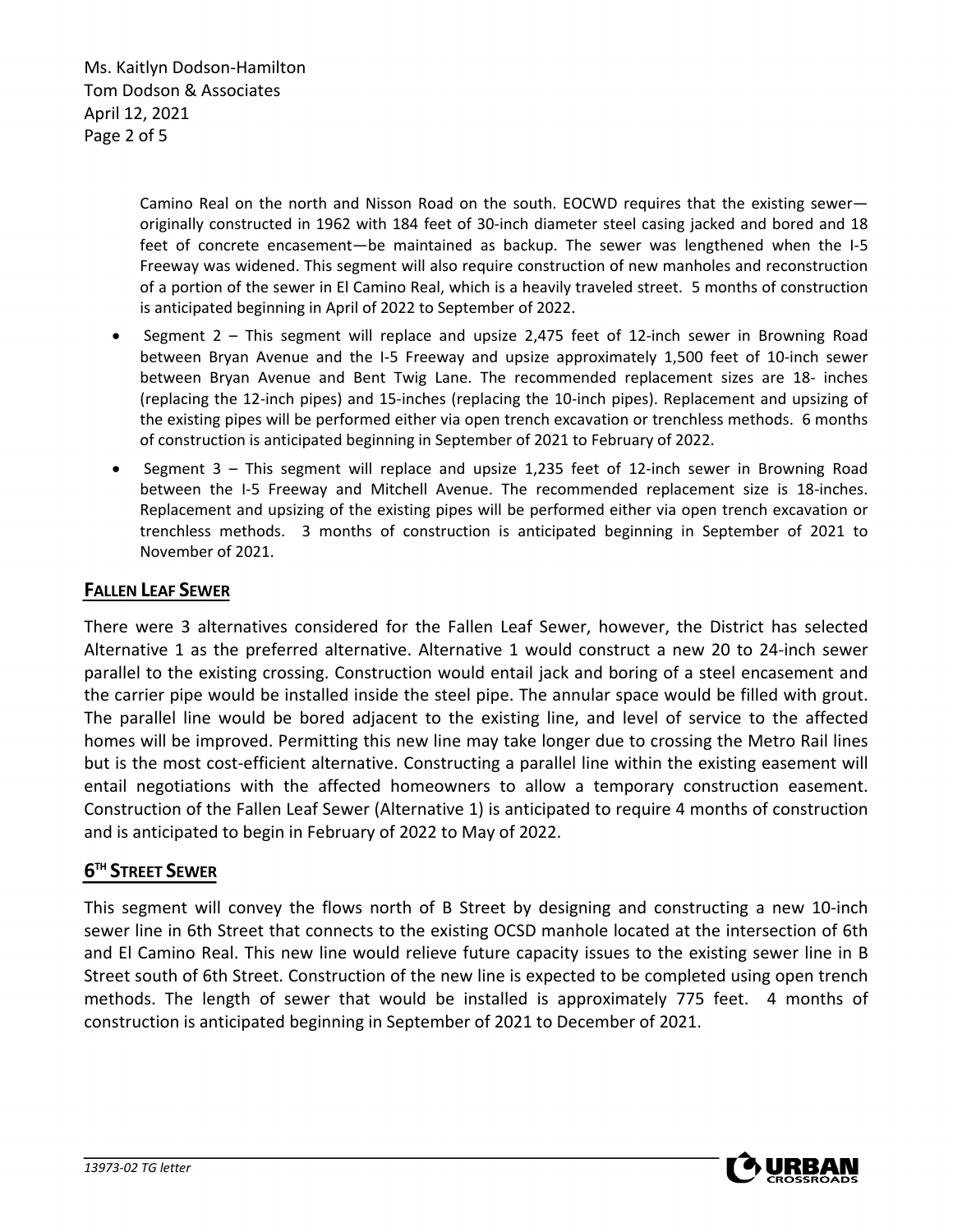Ms. Kaitlyn Dodson-Hamilton Tom Dodson & Associates April 12, 2021 Page 3 of 5

#### **CRAWFORD SEWER**

This segment entails the replacement and upsizing of about 605 feet of existing 8-inch sewer with a new 12-inch sewer. The line is deep, so pipe bursting would be preferred as a replacement technique; however, open trench replacement is also potential alternative. 3.5 to 4 months of construction is anticipated beginning in September of 2021 to December of 2021.

#### **CLARISSA LANE SEWER**

This is an existing sewer that crosses under another Orange County Public Works (OCPW) flood control channel. It is about 500-ft in length and only 6-inches in diameter and has outlived its useful life. Two alternatives are being considered during preliminary design: (1) design and construct a new parallel sewer with siphon under the channel; (2) design and construct a new sewer connecting the existing manhole at Clarissa Lane to the existing manhole in Plaza Drive with a new 8-inch sewer, about 220 ft long, and about 5-8 ft deep, utilizing either the open trench method or jack and bore method between the two existing homes in Clarissa Ln. In order to accomplish this alternative, a new easement would be required. 3 months of construction is anticipated beginning in August of 2021 to November of 2021.

#### **CONSTRUCTION TRAFFIC**

All materials for project construction would be delivered by truck. Truck deliveries will normally occur during daylight hours. All truck traffic would utilize City-designated truck routes. Traffic associated with construction activities are temporary and would occur along area roadways as workers and materials are transported to and from the proposed Project site. It is assumed that an underground utility installation team can install approximately 200-400 lineal feet of sewer line per day. A team consists of the following:

- 1 Excavator
- 1 Backhoe
- 1 Paver
- 1 roller
- 1 Water Truck
- 10 Dump/Delivery trucks (80 miles round trip distance)
- Employees (11 members per team)
- Traffic Control Signage and Devices

For the purposes of the air quality emissions analyses, it has been assumed that 2 teams would be installing pipelines for a maximum total of 800 lineal feet per day. As such, this trip generation

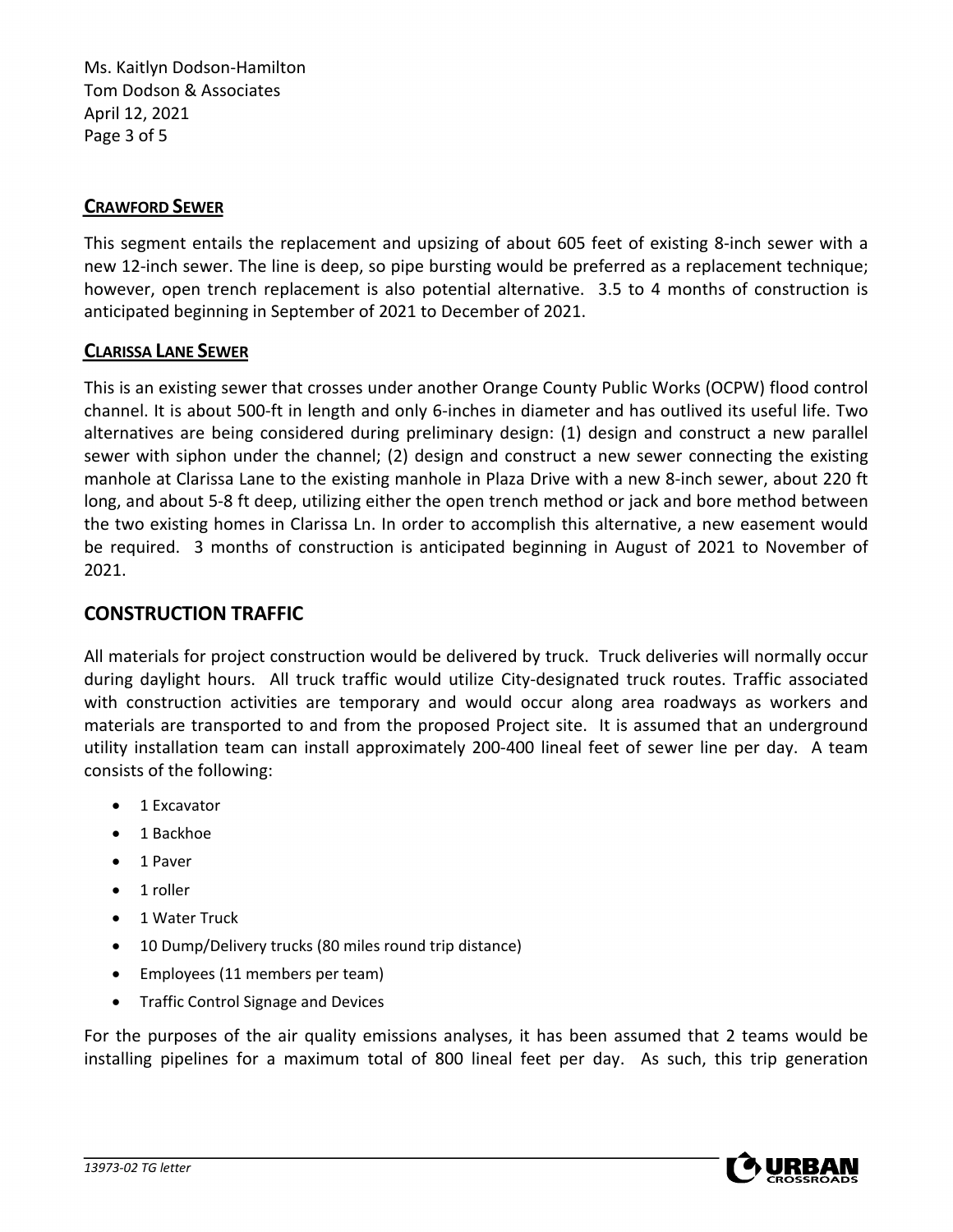Ms. Kaitlyn Dodson-Hamilton Tom Dodson & Associates April 12, 2021 Page 4 of 5

assessment will also take into consideration the trucks and employees needed to support 2 teams. In order to install 7,800 lineal feet of sewer line, 60 days of construction has been assumed. Repaving is anticipated to occur as soon as each area is completed. It is our understanding that construction activity is anticipated to occur between 7 AM and 4 PM during the weekdays. However, note that the bypass pumps must run continuously for the Browning Avenue and Clarissa Lane Sewer alignments.

Construction employees are anticipated to arrive by private automobile, and no carpooling has been assumed for the purposes of this trip generation evaluation. It has been assumed that all construction employees would arrive to the site prior to the morning 7-9 AM peak commute period, however, all 22 employees are assumed to depart during the PM peak hour based on the anticipated work hours. It has conservatively been assumed that 25% of the daily truck trips would occur during the morning peak hour, however, no trucks activity is assumed during the PM peak hour as the truck activity is anticipated to cease prior to the end of the workday at 4 PM. For this analysis, a worst-case scenario was assumed where we are assuming 2 installation teams; therefore, the total potential vehicle trip generation from the proposed Project would be approximately 84 trips per day (see Table 1).

|                              | <b>AM Peak Hour</b> |     |       | <b>PM Peak Hour</b> |     |              |              |
|------------------------------|---------------------|-----|-------|---------------------|-----|--------------|--------------|
| Project                      | In                  | Out | Total | In                  | Out | <b>Total</b> | <b>Daily</b> |
| EOCWD ID1                    |                     |     |       |                     |     |              |              |
| Passenger Cars: <sup>1</sup> |                     | 0   | U     | 0                   | 22  | 22           | 44           |
| Truck trips:                 | 5                   | 5   | 10    | 0                   |     | O            | 40           |
| Project Total:               | 5                   |     | 10    | 0                   | フフ  | 22           | 84           |

**TABLE 1: CONSTRUCTION TRIP GENERATION SUMMARY**

 $1$  Construction workers would arrive prior to the 7-9 AM morning peak commute period. Construction workers anticipated to leave the site starting at 4:00 PM (at the beginning of the 4-6 PM peak commute period).

#### **FINDINGS**

The 2020 Updated Transportation Implementation Manual for the County of Orange (amended November 17, 2020) indicates that projects generating fewer than 110 two-way trips per day would screen out. The Project is anticipated to contribute fewer than 50 peak hour trips to the existing circulation system during construction and is anticipated to generate fewer than 110 two-way trips per day. As such, no additional traffic analysis is necessary based on the CMP traffic study guidelines.

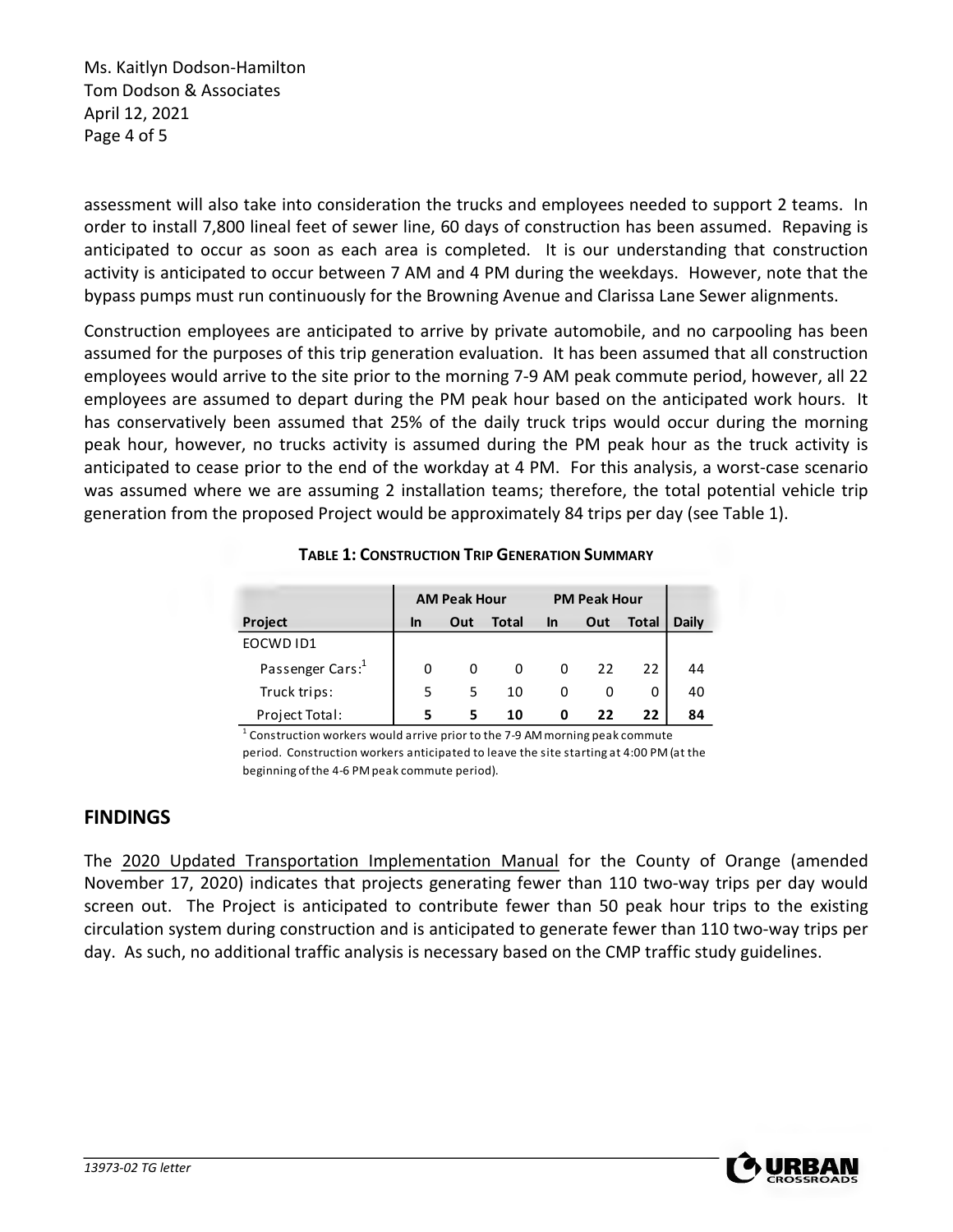Ms. Kaitlyn Dodson-Hamilton Tom Dodson & Associates April 12, 2021 Page 5 of 5

If you have any questions, please contact me directly at (949) 861-0177.

Respectfully submitted,

URBAN CROSSROADS, INC.

Charlene S

Charlene So, P.E. Associate Principal

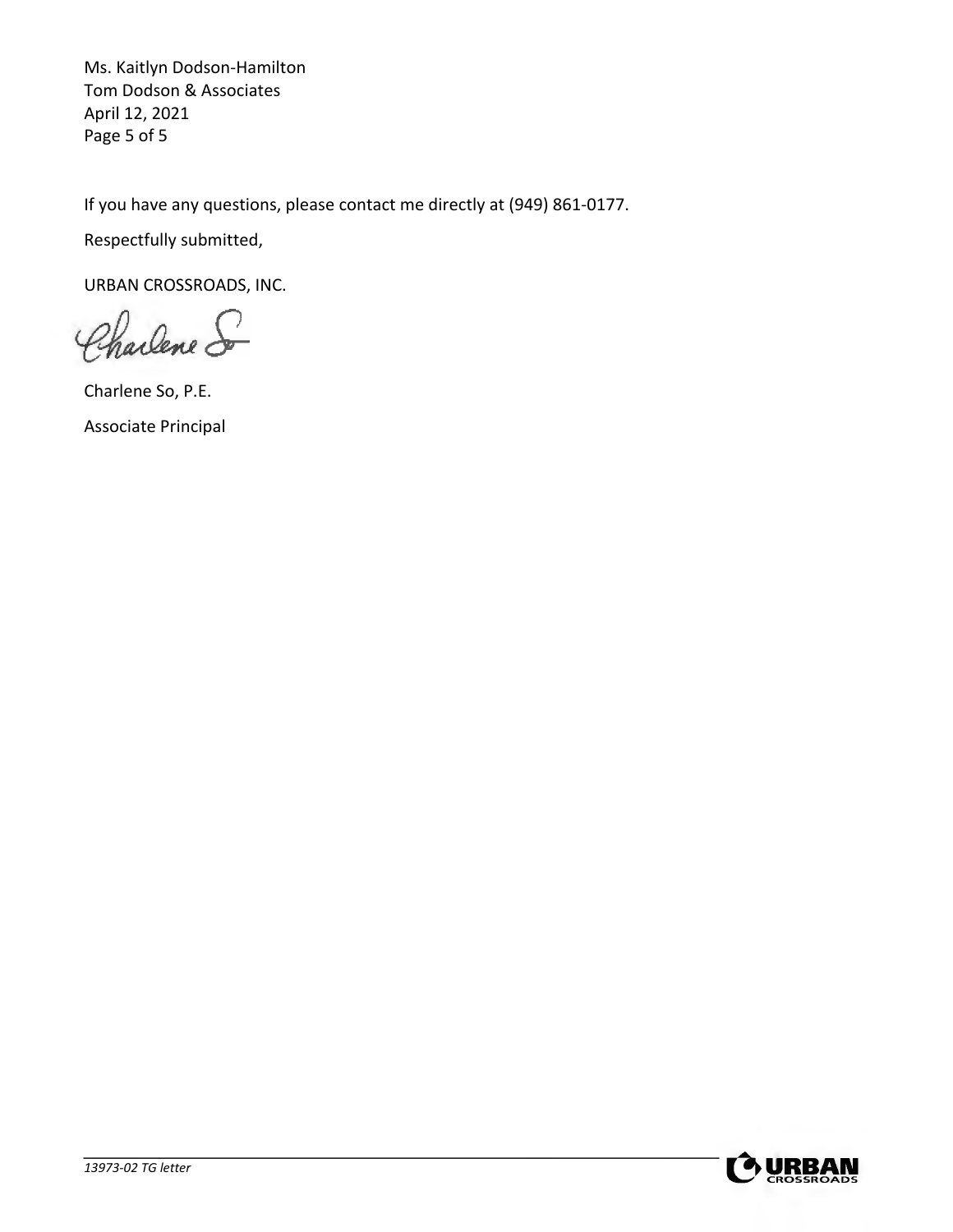#### **EXHIBIT 1: BROWNING AVENUE SEWER**



**EXHIBIT 2: FALLEN LEAF SEWER**



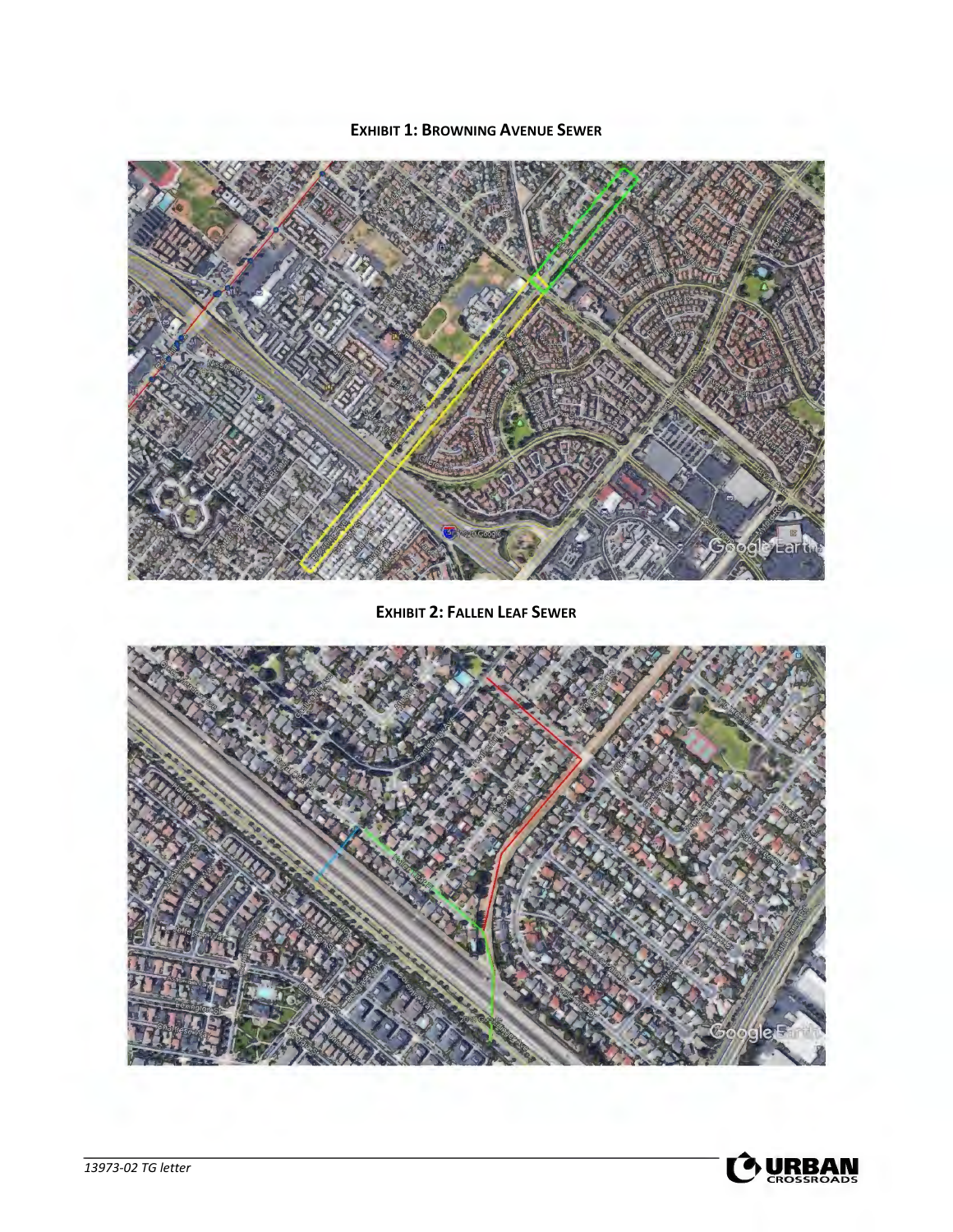## EXHIBIT 3: 6TH STREET SEWER



**EXHIBIT 4: CRAWFORD SEWER**